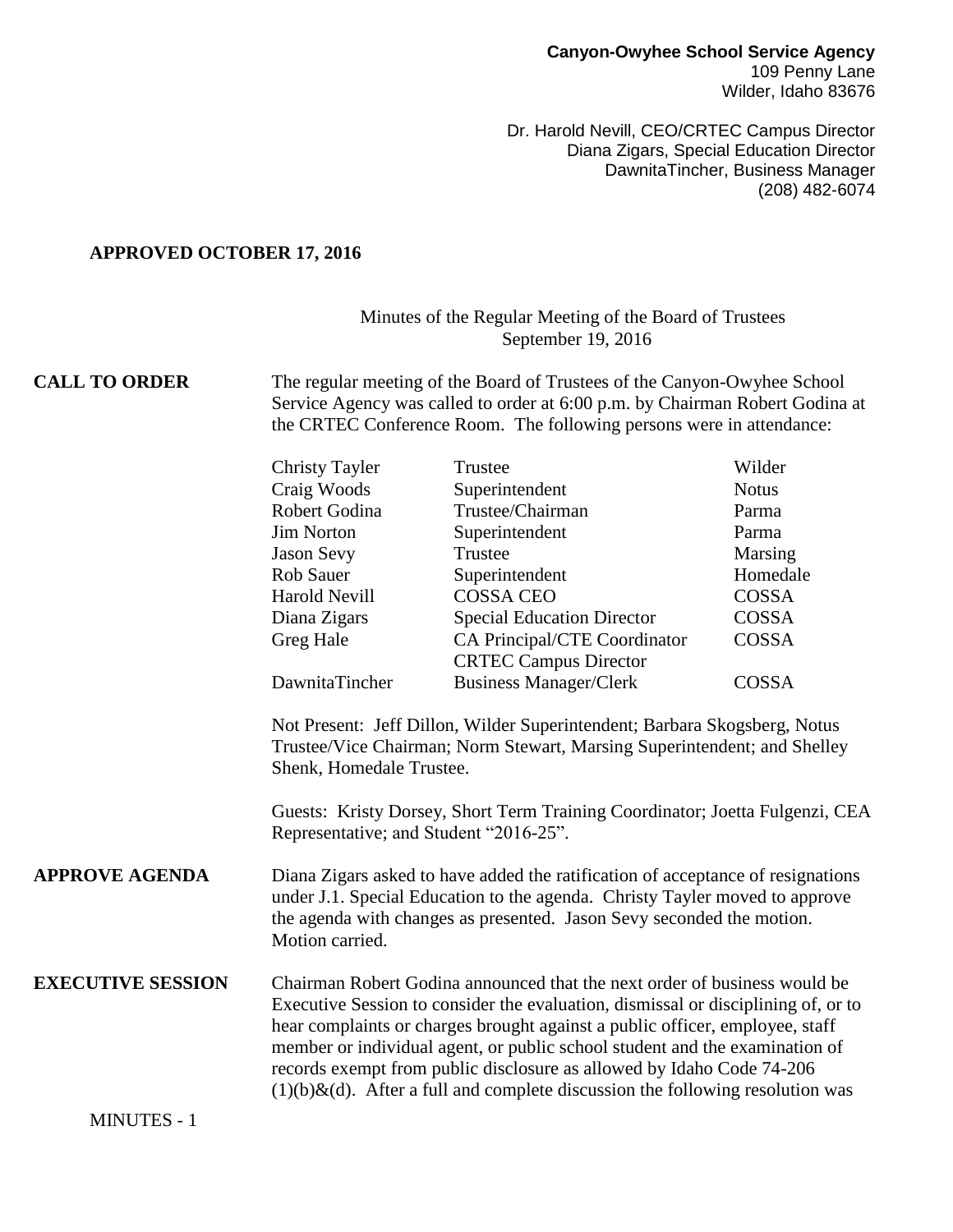presented:

|                                                | Be it resolved that the Board of Trustees of the Canyon-Owyhee School Service<br>Agency will recess from a public meeting into executive session pursuant to<br>Section 74-206 Idaho Code, to consider the evaluation, dismissal or disciplining<br>of, or to hear complaints or charges brought against a public officer, employee,<br>staff member or individual agent, or public school student as allowed by Idaho<br>Code $74-206(1)(b)$ and the examination of records exempt from public<br>disclosure as allowed by Idaho Code $74-206$ (1)(d). Be it further resolved that<br>following executive session the board will reconvene in public session for the<br>purpose of conducting further business or for adjournment of the meeting. Roll<br>call vote being conducted on the above and foregoing resolution and the same<br>having been counted and found to be as follows: Wilder-Aye, Notus-Aye,<br>Parma - Aye, Marsing- Aye, Homedale- Aye, Chairman Godina declared said<br>resolution adopted. |  |
|------------------------------------------------|---------------------------------------------------------------------------------------------------------------------------------------------------------------------------------------------------------------------------------------------------------------------------------------------------------------------------------------------------------------------------------------------------------------------------------------------------------------------------------------------------------------------------------------------------------------------------------------------------------------------------------------------------------------------------------------------------------------------------------------------------------------------------------------------------------------------------------------------------------------------------------------------------------------------------------------------------------------------------------------------------------------------|--|
|                                                | The minutes of the Executive Session of COSSA: The Board of Trustees<br>having properly recessed from open session pursuant to Section 74-206 Idaho<br>Code, directly thereupon convened into an executive session at 6:04 p.m. on the<br>19 <sup>th</sup> day of September 2016 at the COSSA office board room, Wilder, Idaho in<br>order to consider personnel and student issues as authorized by Section 74-<br>206(1)(b) &(d), Chrsity Tayler, Craig Woods, Robert Godina, Jim Norton,<br>Jason Sevy, Rob Sauer, Dr. Harold Nevill, Diana Zigars, Greg Hale, Dawnita<br>Tincher, and "Student 2016-25" were present at the Executive Session. The<br>Board then entered into discussion of the matter for which the Executive<br>Session was held.                                                                                                                                                                                                                                                             |  |
|                                                | There being no further discussion concerning the subject matter of the Executive<br>Session at 6:17 p.m. Christy Tayler moved to reconvene into open session.<br>Jason Sevy seconded the motion. Motion carried.                                                                                                                                                                                                                                                                                                                                                                                                                                                                                                                                                                                                                                                                                                                                                                                                    |  |
| <b>EXECUTIVE SESSION -</b><br><b>ACTION(S)</b> | Christy Tayler moved to allow "Student 2016-25" enrollment at COSSA<br>Academy. Jason Sevy seconded the motion. Motion carried.                                                                                                                                                                                                                                                                                                                                                                                                                                                                                                                                                                                                                                                                                                                                                                                                                                                                                     |  |
|                                                | Craig Woods moved to expel "Student 2016-26" from COSSA Academy for the<br>Duration of the 2016-2017 school year. Jason Sevy seconded the motion.<br>Motion carried.                                                                                                                                                                                                                                                                                                                                                                                                                                                                                                                                                                                                                                                                                                                                                                                                                                                |  |
| <b>APPROVE MINUTES</b>                         | Jason Sevy moved to approve the minutes for the Board meeting of August 15,<br>2016 as presented. Christy Tayler seconded the motion. Motion carried.                                                                                                                                                                                                                                                                                                                                                                                                                                                                                                                                                                                                                                                                                                                                                                                                                                                               |  |
| <b>BILL SCHEDULE</b>                           | Jason Sevy moved to approve the bill schedule as presented. Christy Tayler<br>seconded the motion. Motion carried.                                                                                                                                                                                                                                                                                                                                                                                                                                                                                                                                                                                                                                                                                                                                                                                                                                                                                                  |  |
| <b>OLD BUSINESS</b>                            |                                                                                                                                                                                                                                                                                                                                                                                                                                                                                                                                                                                                                                                                                                                                                                                                                                                                                                                                                                                                                     |  |
| <b>CTE Division Rule for CTS</b>               | Dr. Nevill explained that the CTE Division had ruled that Principal/CTE<br>Coordinator Greg Hale was not eligible for CTE certification and as such                                                                                                                                                                                                                                                                                                                                                                                                                                                                                                                                                                                                                                                                                                                                                                                                                                                                 |  |

COSSA would need to use Dr. Nevill's current CTE certification to sign off on

MINUTES - 1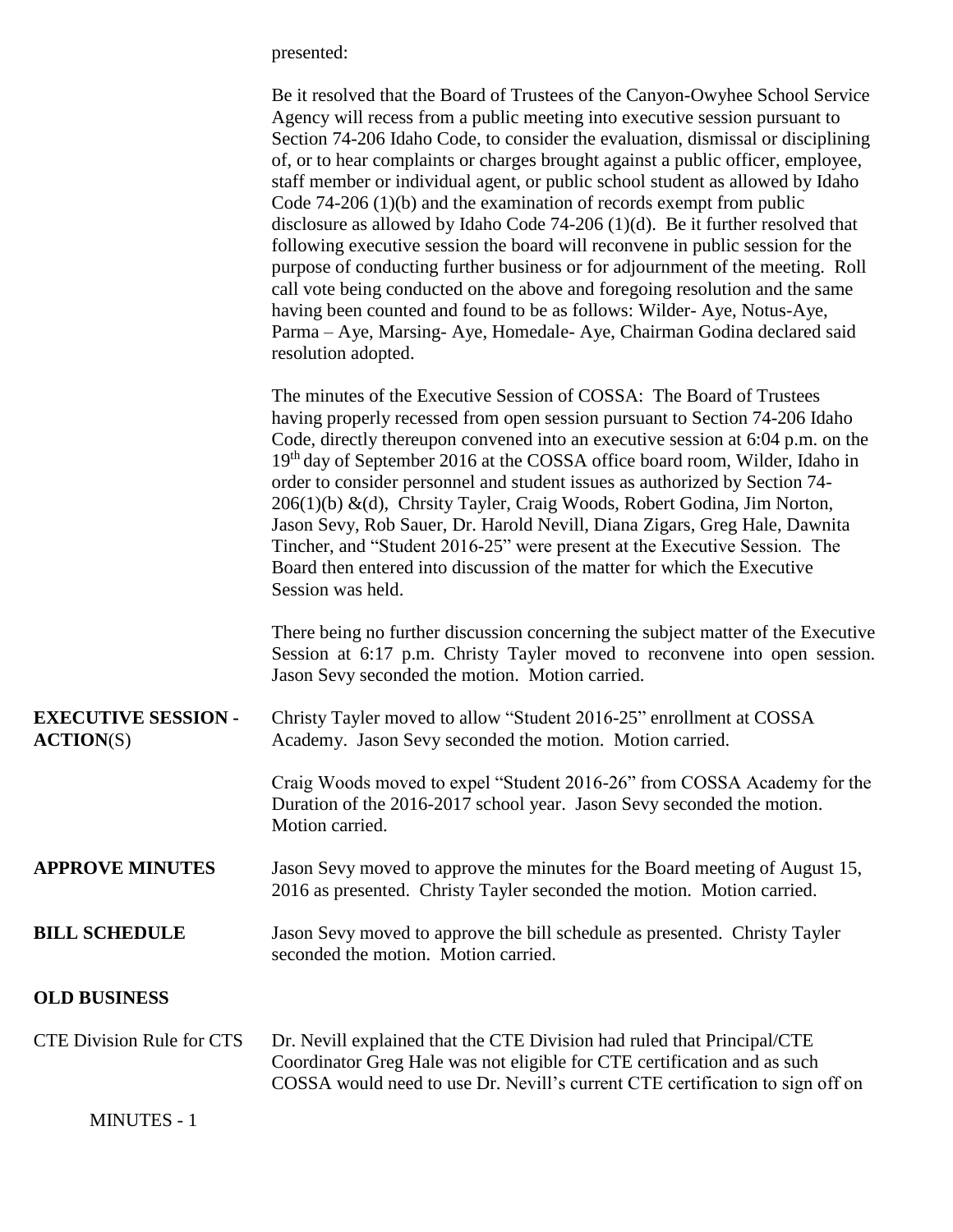all CTE paperwork.

| <b>Budget Adjustment Request</b>                  | Special Education Director Diana Zigars discussed with the Board the<br>circumstances leading to a budget short fall within the 100 Special<br>Education/Administrative Budget in regards to the 100-521166-000-000-0<br>Salaries – Substitutes line item and the 100-521410-913-120-0 Testing<br>Materials line item. Craig Woods moved to transfer \$10,000 to the Salaries -<br>Substitutes line item and \$2,500 to the Testing Materials line item from the 100-<br>950850-000-000-0 Reserve for Deficit line item. Rob Sauer seconded the<br>motion. Motion carried. |
|---------------------------------------------------|----------------------------------------------------------------------------------------------------------------------------------------------------------------------------------------------------------------------------------------------------------------------------------------------------------------------------------------------------------------------------------------------------------------------------------------------------------------------------------------------------------------------------------------------------------------------------|
| <b>NEW BUSINESS</b>                               |                                                                                                                                                                                                                                                                                                                                                                                                                                                                                                                                                                            |
| <b>CEA</b>                                        | No additions to the submitted reports.                                                                                                                                                                                                                                                                                                                                                                                                                                                                                                                                     |
| <b>Business Office</b>                            | Dawnita passed out the 2015-2016 Audit Report as prepared by Bowen Parker<br>Day CPA's. Bowen Parker Day will review with the Board at the October<br>Board meeting.                                                                                                                                                                                                                                                                                                                                                                                                       |
| <b>Special Services Report</b>                    | No additions to the submitted reports.                                                                                                                                                                                                                                                                                                                                                                                                                                                                                                                                     |
| <b>Administrative Report</b>                      | No additions to the submitted reports.                                                                                                                                                                                                                                                                                                                                                                                                                                                                                                                                     |
| Career & Technical/COSSA<br><b>Academy Report</b> | Greg Hale passed out a flyer referencing the $4th$ Annual Teens & Risky<br>Behavior Symposium that will take place at CRTEC on Wednesday, October 5,<br>2016. He highlighted the new addition of a community forum discussion and<br>dinner with breakout sessions for adults in the community starting a 3 p.m.                                                                                                                                                                                                                                                           |
|                                                   | Greg Hale asked that the Board make a "Declaration of Emergency" to hire a<br>Social Studies Teacher for COSSA Academy. Craig Woods moved to "Declare<br>an Emergency" to hire a Social Studies Teacher as presented. Jason Sevy<br>seconded the motion. Motion carried.                                                                                                                                                                                                                                                                                                   |
| <b>Short-Term Training Report</b>                 | No additions to the submitted reports.                                                                                                                                                                                                                                                                                                                                                                                                                                                                                                                                     |
| <b>COSSA BOARD POLICIES</b>                       |                                                                                                                                                                                                                                                                                                                                                                                                                                                                                                                                                                            |
| Policies – First Reading                          | First reading was held on the CTE Course Description Manual (Revision).<br>Christy Tayler moved to bring the CTE Course Description Manual back for a<br>second reading. Jason Sevy seconded the motion. Motion carried.                                                                                                                                                                                                                                                                                                                                                   |

First reading was held on the Child Care Manual (Revision). Christy Tayler moved to bring the Child Care Manual back for a second reading. Jason Sevy seconded the motion. Motion carried.

First reading was held on Policy 409 – Non-Resident Enrollment (Revision). Christy Tayler moved to bring Policy 409 – Non-Resident Enrollment back for a second reading. Jason Sevy seconded the motion. Motion carried.